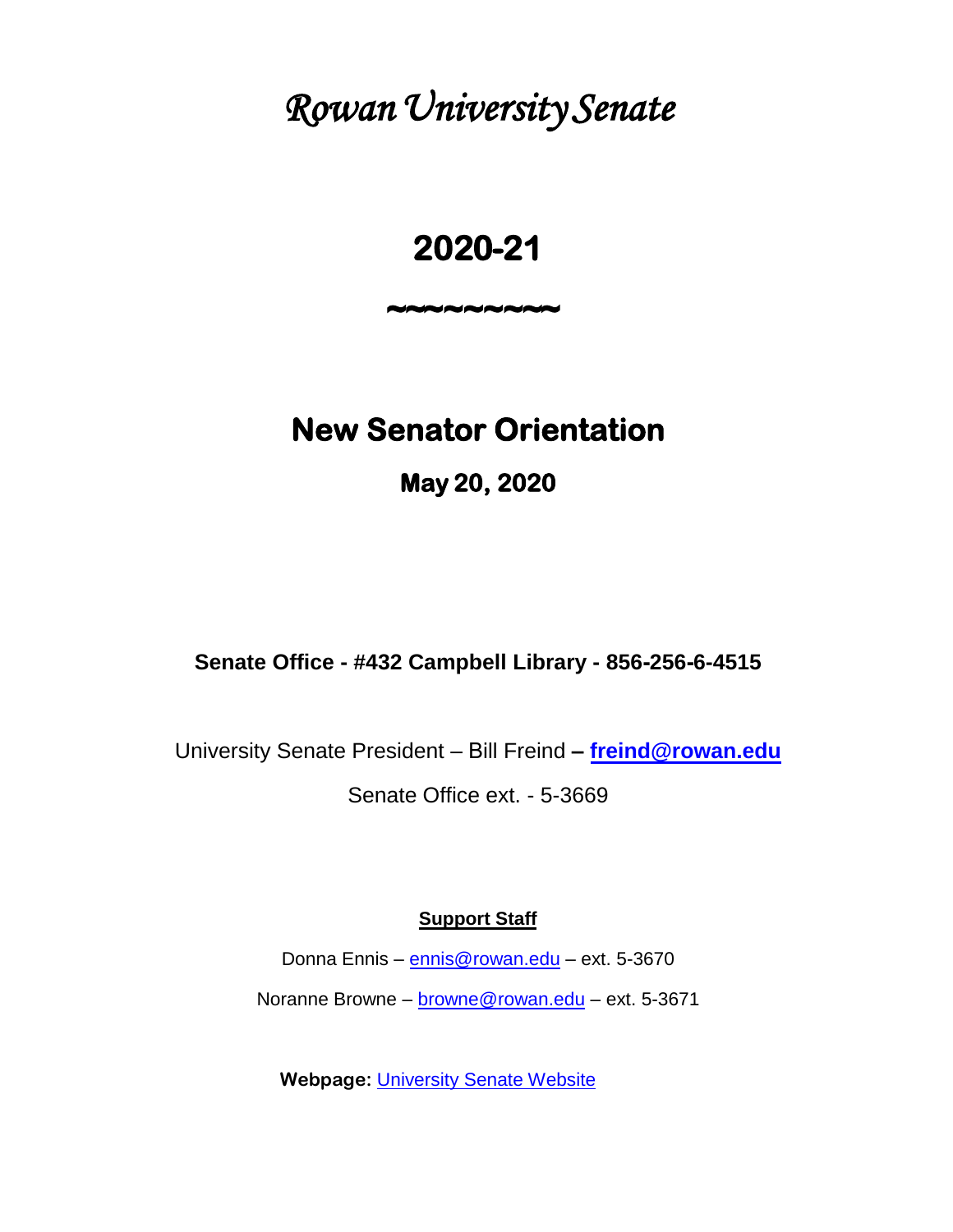# **A Brief Guide to the Rowan University Senate**

# **1. What is the purpose of the Senate?**

Founded in 1968, the Senate is a deliberative body designed to promote dialogue among faculty and professional staff, administrators and students. The Senate proposes, modifies, and reviews academic policies and also oversees the administration of personnel policies negotiated by the AFT. Our goal is to work together with other campus constituencies through shared governance to promote the well-being of the University.

# **2. Who are the members of the Senate?**

The Senate consists of faculty, professional staff and library staff (anyone represented by and eligible for membership in the AFT bargaining unit). Each University department elects one senator for every sixteen department members. In addition, faculty, professional staff and library staff elect eight senators-at-large. Senators serve for two years, with officers elected each year. Senators and officers may be re-elected. For the 2018-19 academic year, the Senate has 90 members.

# **3. How is the Senate organized?**

- **A. Senate Officers –** Each year the Senate elects a President, Vice-President and Secretary; the President appoints a Parliamentarian as well.
- **B. Senate Executive Committee –** At the May meeting, the Senate elects chairs of seventeen standing committees and two senators-at-large, all of whom comprise the Senate Executive Committee. The standing committees are listed below:

Academic Integrity Academic Policies & Procedures Campus Aesthetics & Environmental Concerns Career Development Committee on Committees Curriculum **Diversity** Graduate Education and Global Learning and Partnerships Intercollegiate Athletics Learning Assessment and Rowan Core Professional Ethics & Welfare Promotion Recruitment, Admissions, & Retention Research Sabbatical Leave Student Relations Technological Resources Tenure & Re-contracting University Budget & Planning Six Senators-at-Large Senate Vice President Senate Secretary Senate Parliamentarian Chair of Department Chairs Council Director of Faculty Center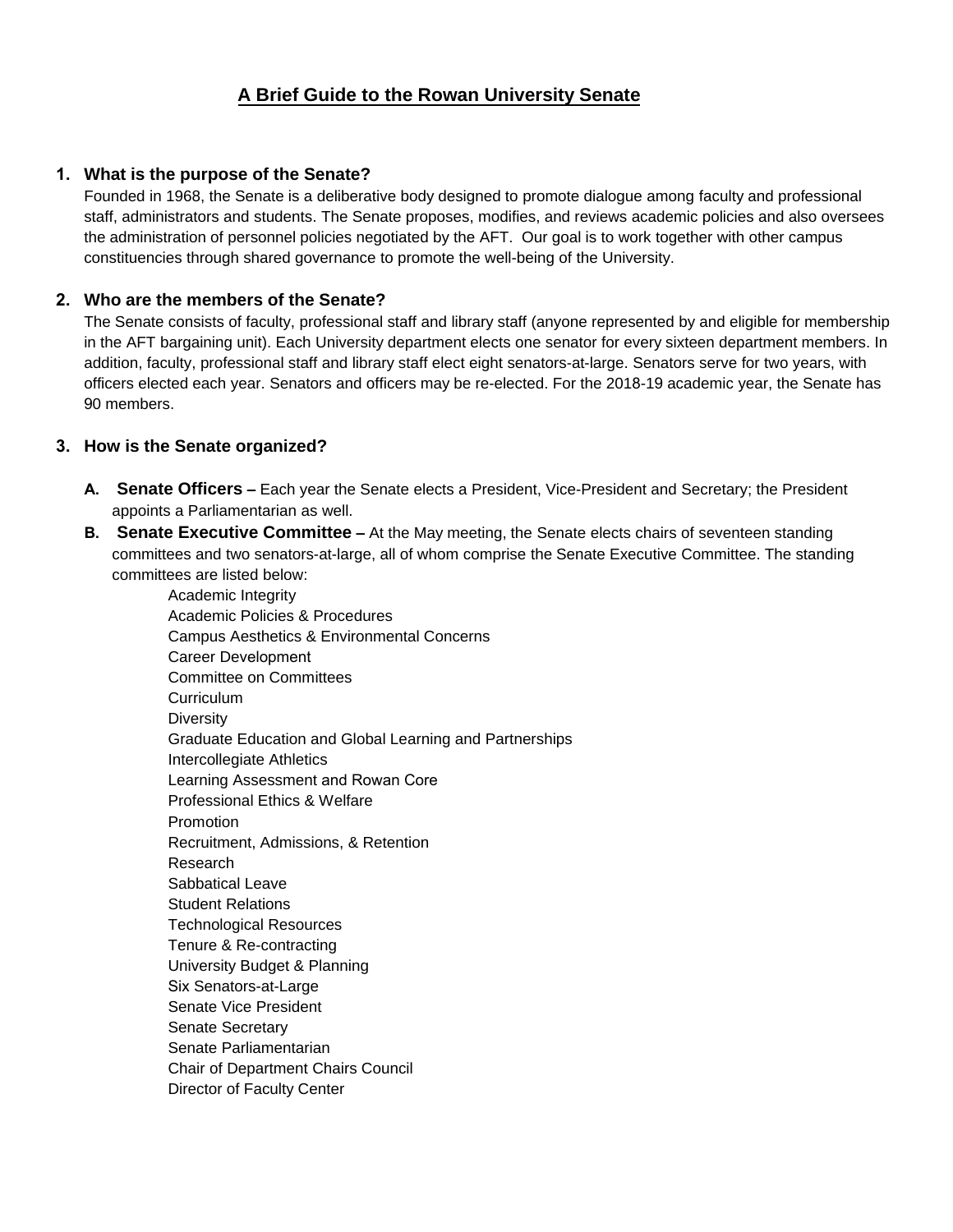**C.** In addition to the committees chaired by members of the Senate Exec, the University Senate oversees **six All-University Committees** (Awards, Bookstore, Chairs Council, International Education Council, Library and University Scholarship) as well as **ad hoc committees.**

# **4. What is the Senate's relationship with the AFT?**

The Senate and the AFT have a cooperative working relationship. We confer on matters relevant to both bodies, especially tenure & re-contracting, promotion, career development and sabbatical leave. Note that the AFT and Administration are legal negotiators for personnel issues; the Senate then manages and oversees the negotiated process for faculty and professional staff. Many Senate committees include a member designated as an AFT representative.

# **5. How are Senate meetings run?**

The Senate meets once a month and usually has the following agenda:

- A. The meeting includes an open period of no more than thirty minutes during which non-members of the Senate, such as administrators, may speak. The University President has made it a practice to address the Senate during the open period whenever his schedule permits.
- B. The Senate President reports on ongoing business.
- C. Committee chair present updates, if they have anything to report, or introduce resolutions.
- D. Members are encouraged to address ongoing issues or to advance new business for Senate consideration.

# **6. How is Senate business carried forward?**

- A. Unless otherwise specified by the Senate Constitution, motions are carried by majority vote.
- B. The Senate President then puts in writing a formal resolution to represent the majority opinion of the Senate on an issue. This resolution is forwarded to the President, who reviews it and forwards it to the appropriate individual or constituency for review and implementation.

# **7. In what ways can other campus constituencies and the University Senate work together?**

Much of the essential work of the University is accomplished through the Senate. The Senate oversees personnel issues through its Tenure & Re-contracting, Promotion, Career Development and Sabbatical Leave Committees. The Senate also oversees academic matters through its Academic Policies & Procedures and Curriculum Committees. The overall welfare and climate of the campus are addressed through Academic Integrity, Campus Aesthetics & Environmental Concerns, Intercollegiate Athletics, Learning Outcomes Assessment, Professional Ethics & Welfare, Recruitment, Admissions & Retention, Research, Technological Resources, Student Relations, and University Budget & Planning Committees. Those who have concerns or suggestions relating to any of these areas will find it advantageous to work through the Senate's already-established structure by contacting Senate committee chairs or officers as a first step in assessing a situation or initiating a proposal.

In addition, with prior notice to the Senate President, or by invitation, non-senators are welcome to address the Senate during its open period. This can be an efficient way of disseminating information and receiving feedback from a campus-wide community. The Senate welcomes the opportunity to work more closely with any and all campus constituencies in the spirit of shared governance.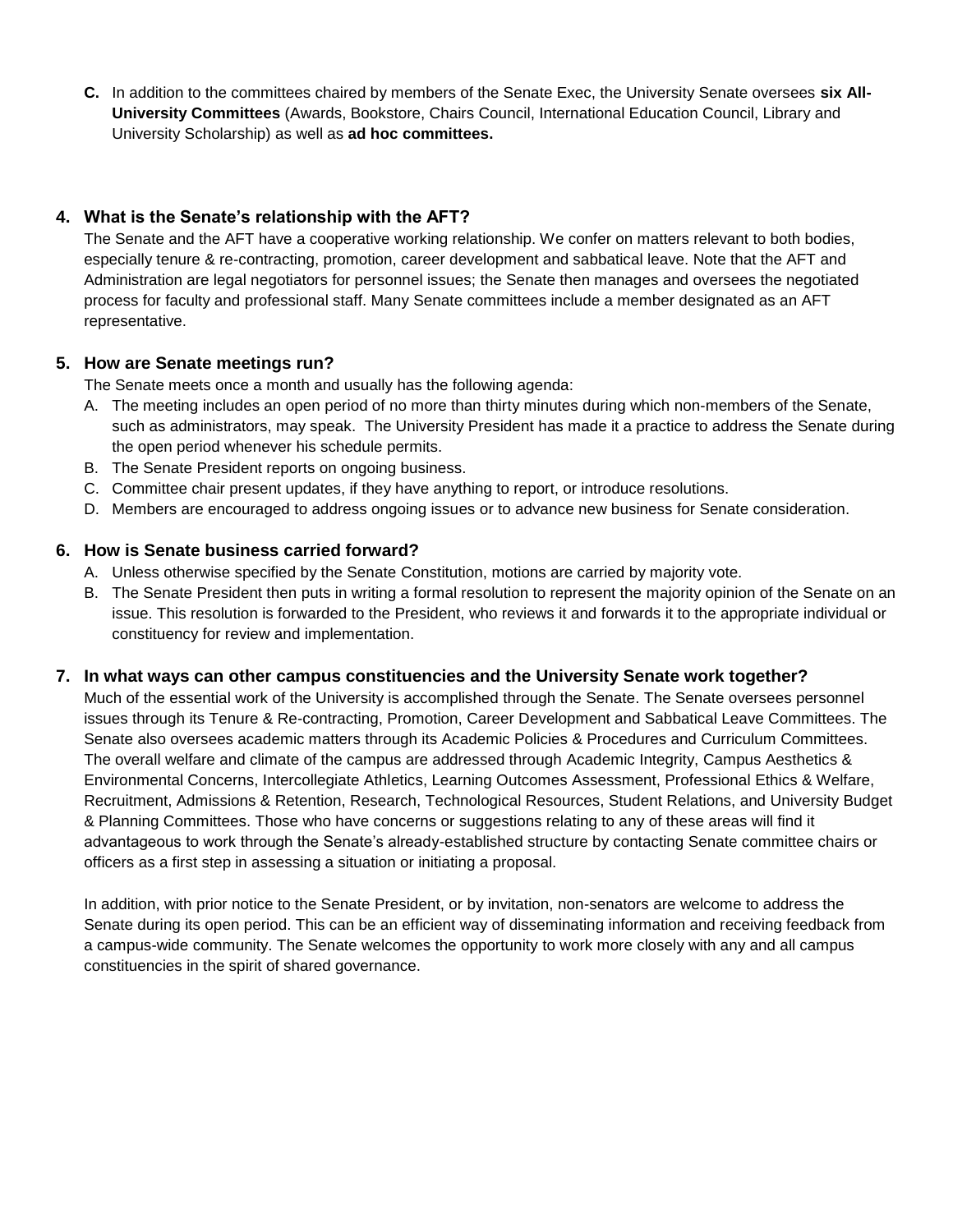# **Code of Ethics Faculty/Professional Staff**

# **Rowan University**

#### **Preamble**

This code derives from two principles:

- (1) Faculty/professional staff status\* at Rowan University implies a commitment to certain standards of professional conduct;
- (2) The faculty/professional staff alone is responsible for the definition and maintenance of the standards.

The code is a set of standards for professional ethics which the faculty/professional staff is determined to maintain. In order to guarantee all faculty/professional staff the right to confidentiality and due process, application of the code will be in accordance with procedures approved by the University Senate.

Matters of law or contract shall take precedence over the code. Furthermore, the university administration also has recognized responsibilities in matters of ethics.

# **CODE OF ETHICS**

(Order of listings does not imply degree of seriousness. Violations of all parts are equally serious.)

- **I. Commitment to the Student** The faculty/professional staff member:
	- a. encourages the free pursuit of learning;
	- b. encourages students to study varying points of view and respects the students' rights to form their own views;
	- c. demonstrates respect for the student as an individual and adheres to the proper role as intellectual guide and counselor;
	- d. deals justly and considerately with each student;
	- e. respects the confidential nature of the relationship between professor/staff member and student;
	- f. avoids exploitation of students for private advantage;
	- g. does not engage in harassment based on race, creed, color, national origin, religion, nationality, age, sex/gender, sexual orientation or disability;
	- h. when necessary, shares with appropriate individuals information about students' educational needs;
	- i. seeks constantly to improve learning facilities and opportunities;
	- j. gives recognition and acknowledgement of significant contributions by students to one's work and research;
	- k. respects students' rights to pursue individual life styles.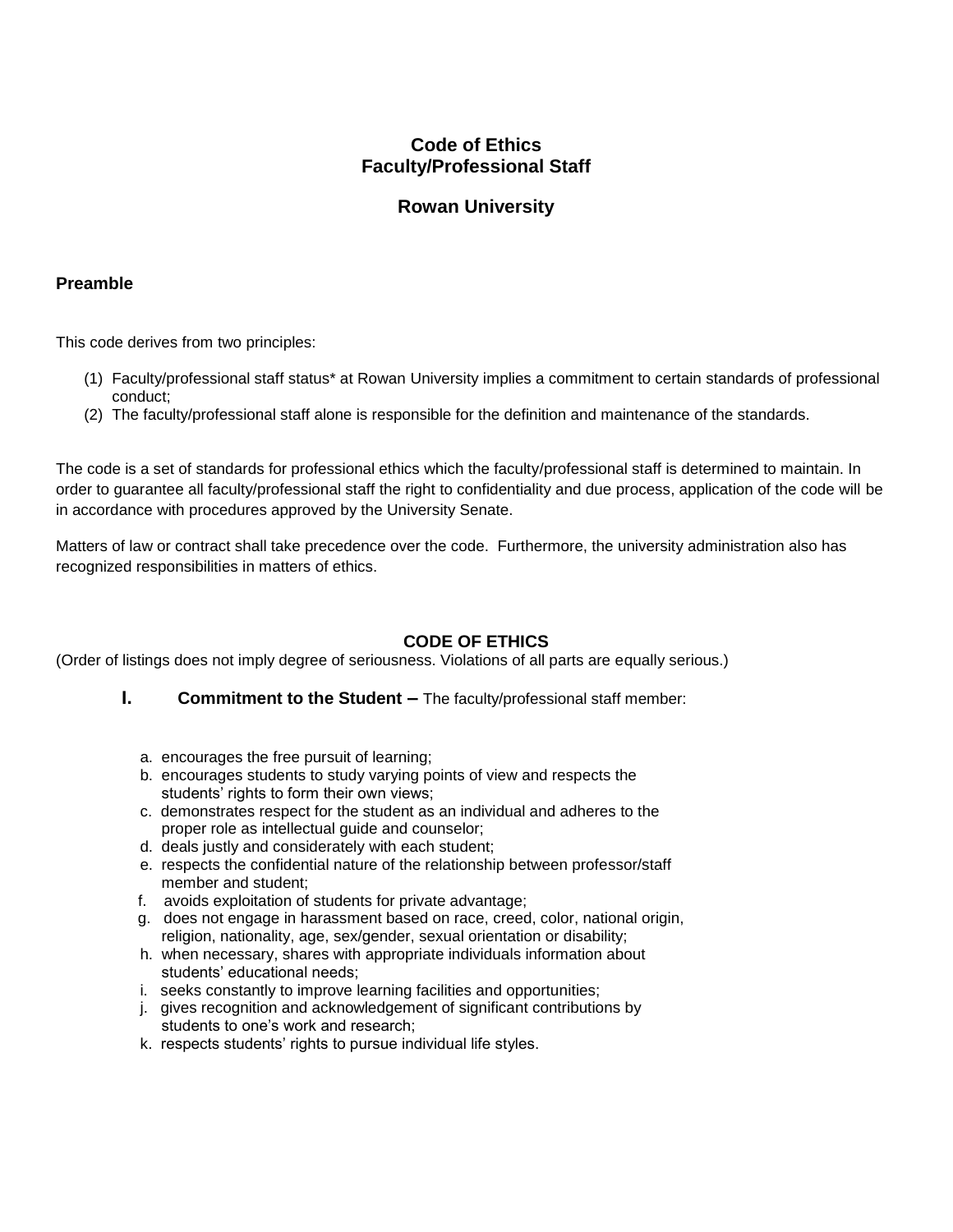### **II. Commitment to the Institution –** The faculty/professional staff member:

- a. observes the stated regulations of the institution with the opportunity of dissent;
- b. brings serious violations of professional conduct to the attention of the appropriate authorities;
- c. uses educational facilities for intended purposes consistent with applicable policies and regulations.

#### **III. Commitment to Colleagues and the Profession –** The faculty/professional staff member:

- a. respects and defends the right of free inquiry of one's associates;
- b. shows respect for the opinions of others;
- c. carries out one's academic obligations;
- d. strives to be objective in the professional judgment of colleagues and to render such;
- e. accepts one's share of faculty/professional staff responsibility for the governance of the institution;
- f. keeps trust under which confidential information is exchanged;
- g. acts responsibly in the development and implementation of policies affecting the institution;
- h. develops and improves one's scholarly competence;
- i. accepts the obligation to exercise critical self-discipline and judgment in using, extending and transmitting information;
- j. does not engage in harassment based on race, creed, color, national origin, religion, nationality, age, sex/gender, sexual orientation or disability;
- k. respects colleagues' rights in the pursuit of individual life styles.

#### **IV. Commitment to Professional Employment Practices -** The faculty/professional staff member:

- a. conducts professional matters through recognized appropriate channels;
- b. accepts no gratuities or gifts that might influence one's judgment in the exercise of one's professional duties;
- c. engages in no activity that impairs the effectiveness of one's professional service;
- d. adheres to the conditions of a contract or to the terms of an appointment until either has been terminated legally or by mutual consent.

Approved by Senate 1/22/93

Amended by Senate 5/15/02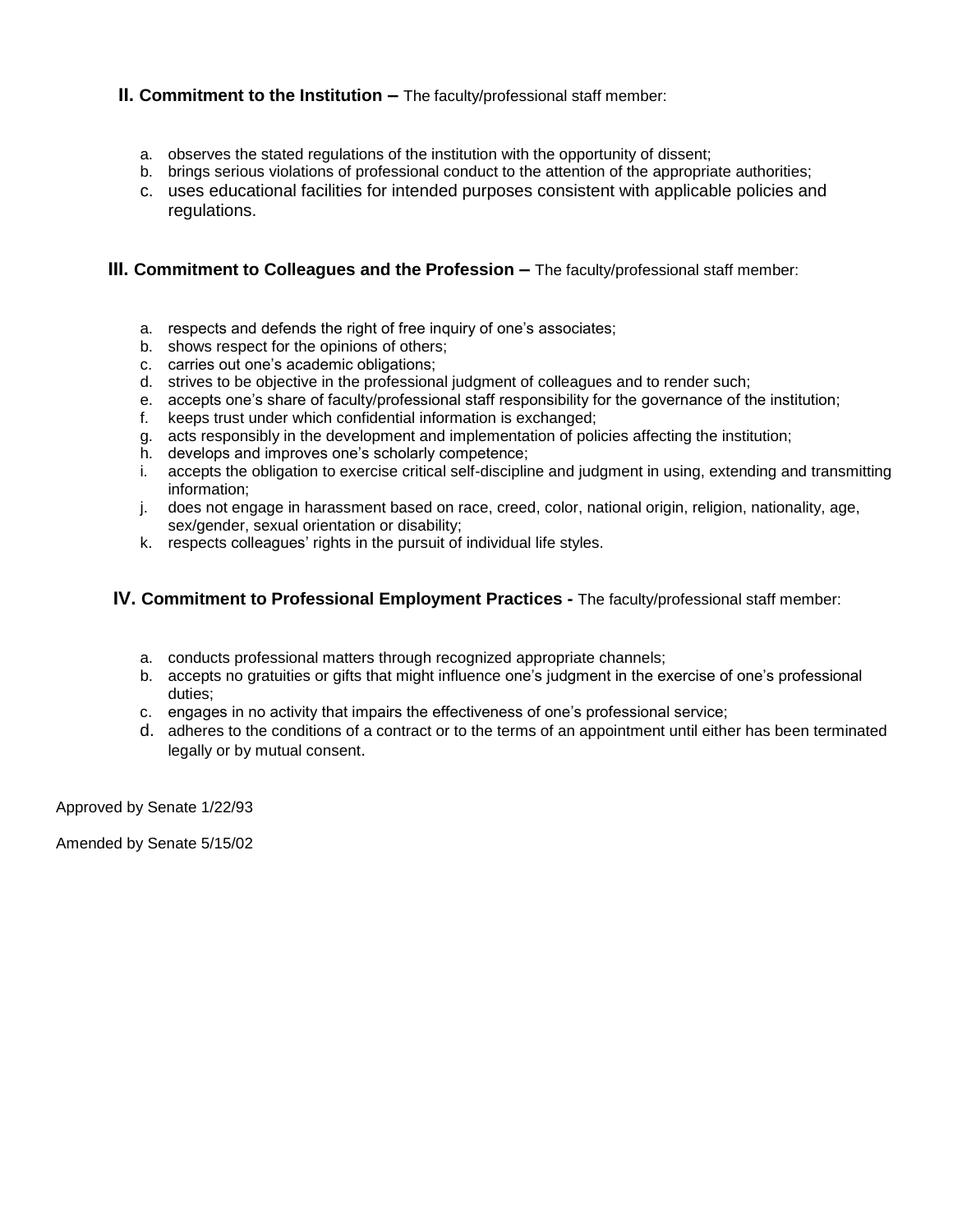# **Procedures of the Senate Ethics Committee**

The University Senate Ethics Committee has been assigned the task of reviewing allegations of unethical conduct made against members of the faculty/professional staff. Due to the delicate nature of the

issues brought before the Committee, it is imperative that the procedures adopted by the Committee safeguard the confidentiality of all materials presented to it and guarantee the individual's right to due process.

1. An individual or group who believes that evidence of unethical conduct exists and feels that the Ethics Committee should review the matter must formally request the Committee to do so. This formal request must be a signed statement briefly outlining the allegation(s) and, if appropriate, indicating the specific section of the Code violated. If requests are received late in the academic year, there is a possibility that the case may not be resolved by the current committee within that academic year.

2. After a formal request is submitted, the Committee will meet to discuss the complaint, after which the Committee will meet with the complainant to discuss the allegation(s). The purpose of this meeting will be to thoroughly discuss the allegation(s) and to examine any supportive data the individual(s) may wish to submit.

3. The Committee will then meet without the complainant present to discuss the allegation(s) and make one of the following determinations:

- a. The complaint deals more with working conditions and will be referred to both the bargaining agent and the university administration.
- b. The complaint deals more with procedural matters and will be referred to the bargaining agent or administrative office.
- c. The complaint, if of ethical concern, but may be resolved with the individual(s) concerned with the Committee acting as a mediator.
- d. The complaint is of ethical concern and a formal review of the matter will be made.
- e. The complaint is found to be without substance and the Committee finds no grounds for continuation.

4. If the committee determines that a formal review of the matter will be made, the committee will notify the individual(s) involved, send a copy of the allegation, and request an interview.

5. The Committee will interview others who might have information to contribute concerning the allegation(s).

6. Upon request, the secretary of the Senate will send a copy of the individual's testimony as reflected in the minutes and a copy of any report which concerns that individual by certified mail.

7. After the Committee has reviewed all the available information, and if the individuals found in violation of the Code of Ethics, the Committee will develop a list of recommendations, including whether or not the case is serious enough to report to the President of the University or his/her designee.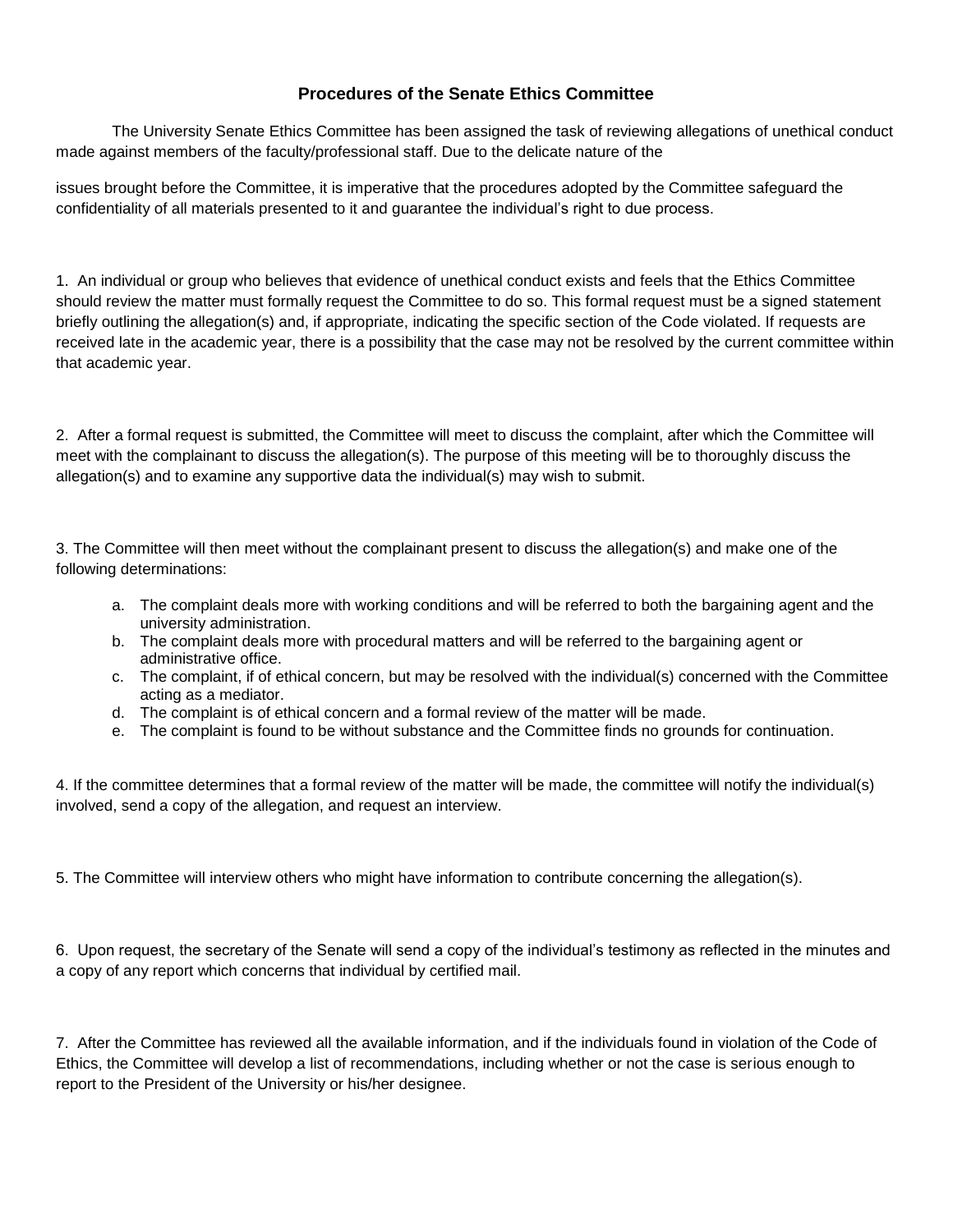8. A copy of the Ethics Committee's preliminary confidential report will be given to the President of the Senate prior to being given to the individual found in violation of the Code of Ethics for his/her possible input. A copy of the Ethics Committee's final report will also be given to the Senate President.

9. If the Ethics Committee so recommends, the President of the Senate and the Chair of the Ethics Committee will meet with the President of the University or his/her designee to review the Ethics Committee's recommendations.

10. In extreme cases, the Senate Ethics Committee may recommend University Senate Censure. Censure is an official or public reprimand whereby the academic community wishes to disassociate itself from the unethical behavior of an individual or from a reprehensible act committed by the individual. The Senate Censure could be the result of a single act or repeated violation(s) of the Code of Ethics. In such cases, a censure report or recommendation would be forwarded to the Senate President and the Senate Executive Committee.

#9 and #10 approved 9/96

Addition to #1 and revision of #4 & #6 approved 5/14/03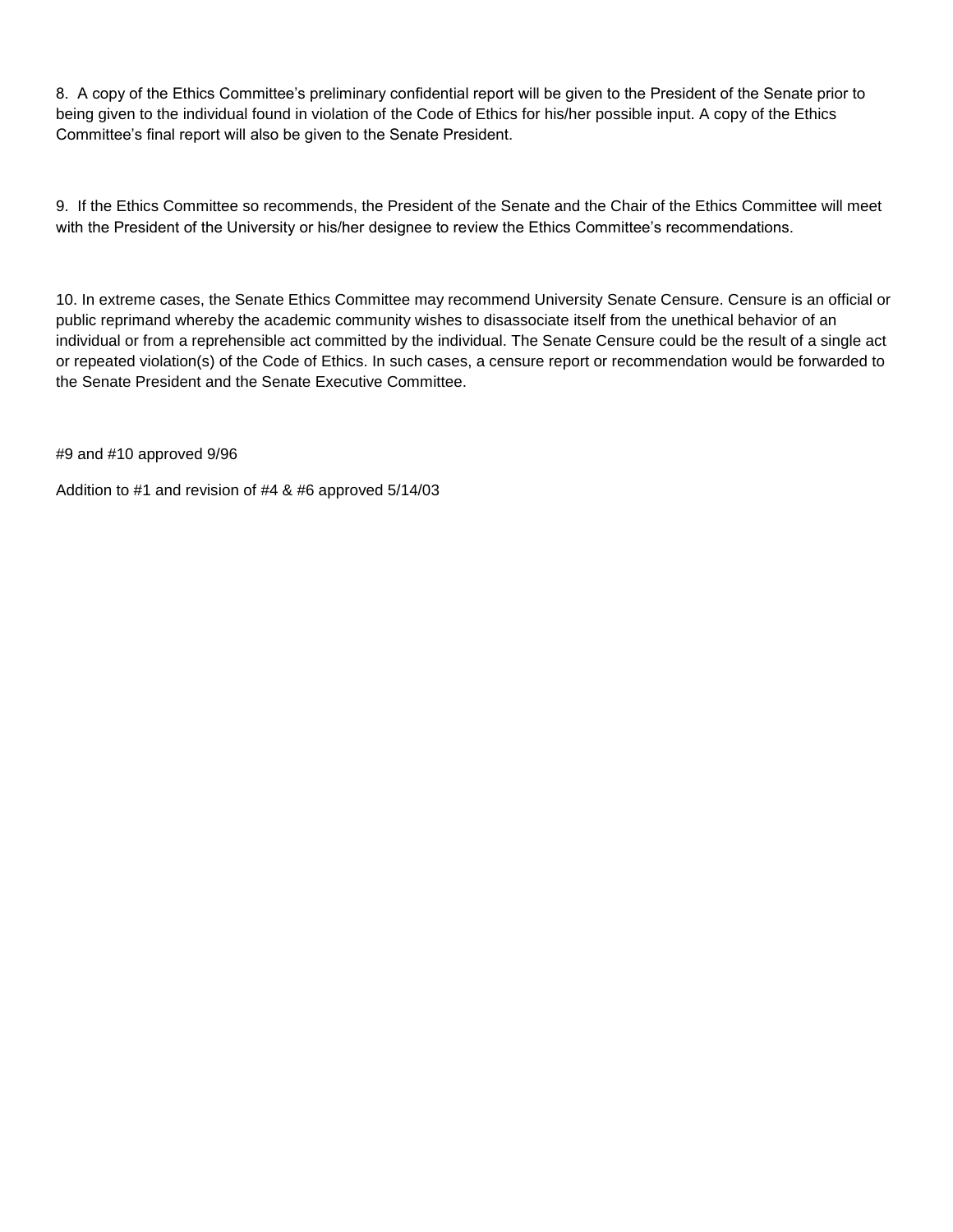# **Four Classifications of Motions – Listed in Order of Precedence**

# **From Highest to Lowest**

#### **I. Privileged Motions**

- 1. Adjourn
- 2. Recess
- 3. Point of privilege/Question of privilege
- 4. Orders of the day (stick to order of business)

#### **II. Incidental Motions \*\*All of these are equal in order of precedence\*\***

- 5. Point of Order (to enforce rules)
- 5. Appeal ("I appeal the decision of the chair" to protest chair's ruling)
- 5. Point of Information
- 5. Parliamentary Inquiry
- 5. Division/Count the Vote/Demand Verification of Vote
- 5. Suspend the Rules
- 5. Object to Consideration
- 5. Withdraw a Motion
- 5. Division of a Motion (vote separately on several parts of a motion)

#### **III. Subsidiary Motions**

- 6. To Lay on the Table
- 7. Previous Question/Call the Question (cut off discussion and force immediate vote)
- 8. Limit or Extend Discussion
- 9. Postpone to a Definite Time
- 10. Commit or Refer a Motion (send a committee)
- 11. Amend
- 12. Postpone Indefinitely (kills a motion without taking a vote)

#### **IV. Main Motions**

- 13. Reconsider (reconsider vote already taken)
- 14. Rescind, Repeal, or Annul (nullifies previously adopted motion)
- 15. Take from the Table, or Resume Discussion
- 16. To Create Orders (designate specific time or specific meeting to take up a motion)

# **I. Privileged Motion (usually Debatable**

# 1. **Adjourn**

 Seconded; not debatable or amendable May not interrupt speaker Majority vote

#### 2. **Recess**

 Seconded; debatable if moved while no question is pending Can be amended as to length of time of recess May not interrupt speaker Majority Vote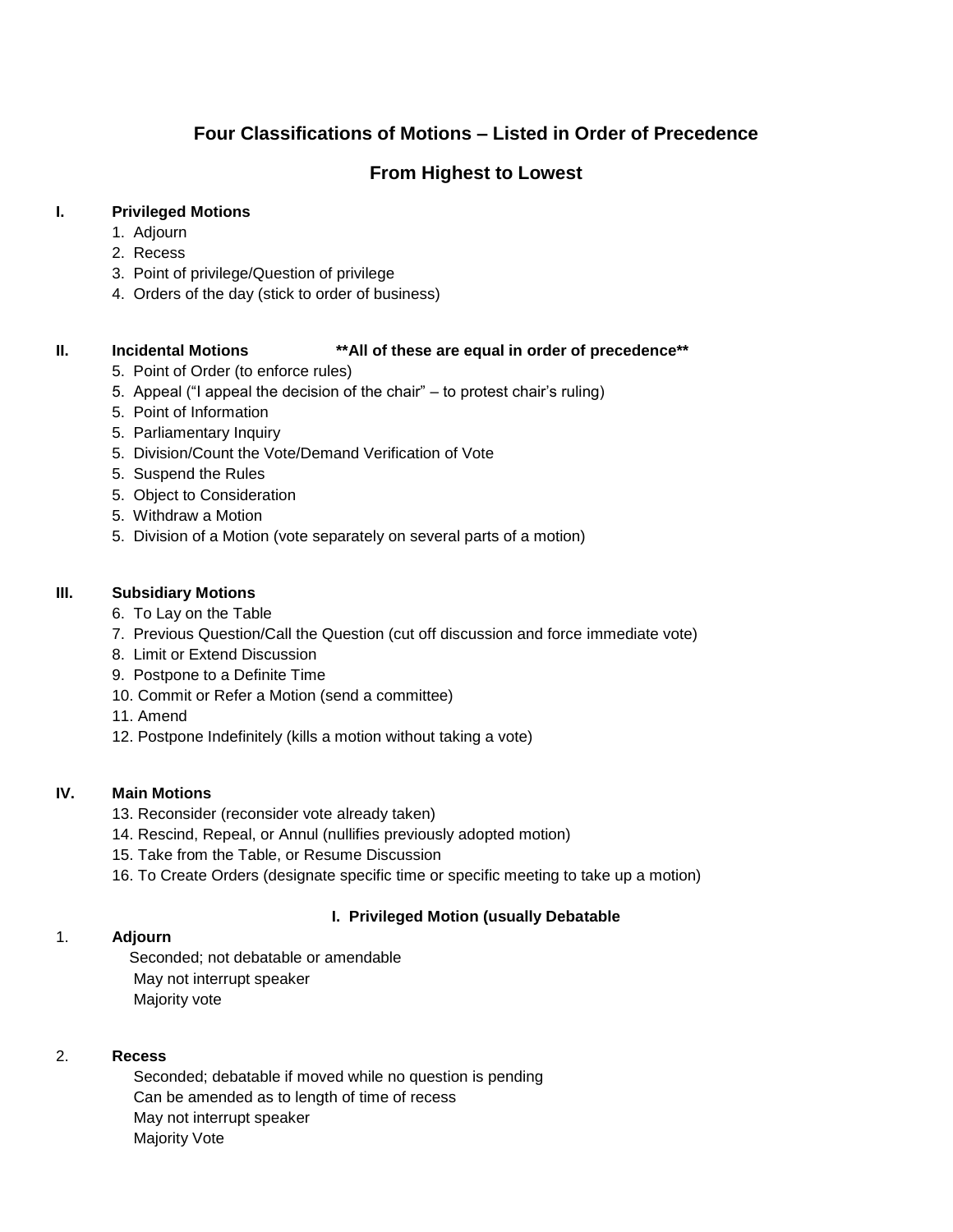3. **Point of privilege/Question of privilege** (some conditions may arise that require immediate attention for the comfort of safety of the meeting or an individual member or group of members). No second; not debatable or amendable **Chair rules** 

 May interrupt speaker, but speaker gets the floor again after the question of privilege has been decided

4. **Orders of the day (stick to scheduled order of business)** No second; not debatable or amendable  **Chair rules** May interrupt speaker

#### **II. Incidental Motions (usually undebatable – except for Appeal and Suspend Rules) (all equal in importance – deal with each as it arises)**

- 5. **Points of Order (to enforce rules)** No second; not debatable **Chair rules** May interrupt speaker
- 5. **Appeal ("I appeal the decision of the chair" to protest ruling)** Needs second; can be debated Majority vote May interrupt speaker
- 5. **Point of Information (request for information)** No second; not debatable  **Information provided by chair or other authority** May interrupt speaker

#### 5. **Parliamentary Inquiry**

 No second; not debatable **Information provided by chair, parliamentarian, or other authority** May interrupt speaker

5. **Division/Count the Vote/Demand Verification of Vote** No second; not debatable **Goes into effect upon request of any member Requires show of hands rather than voice vote** May interrupt speaker

#### 5. **Suspend the Rules**

 Needs second; can be debated **2/3 vote (preferable show of hands)** May not interrupt speaker

5. **Object to Consideration** Needs second; can be debated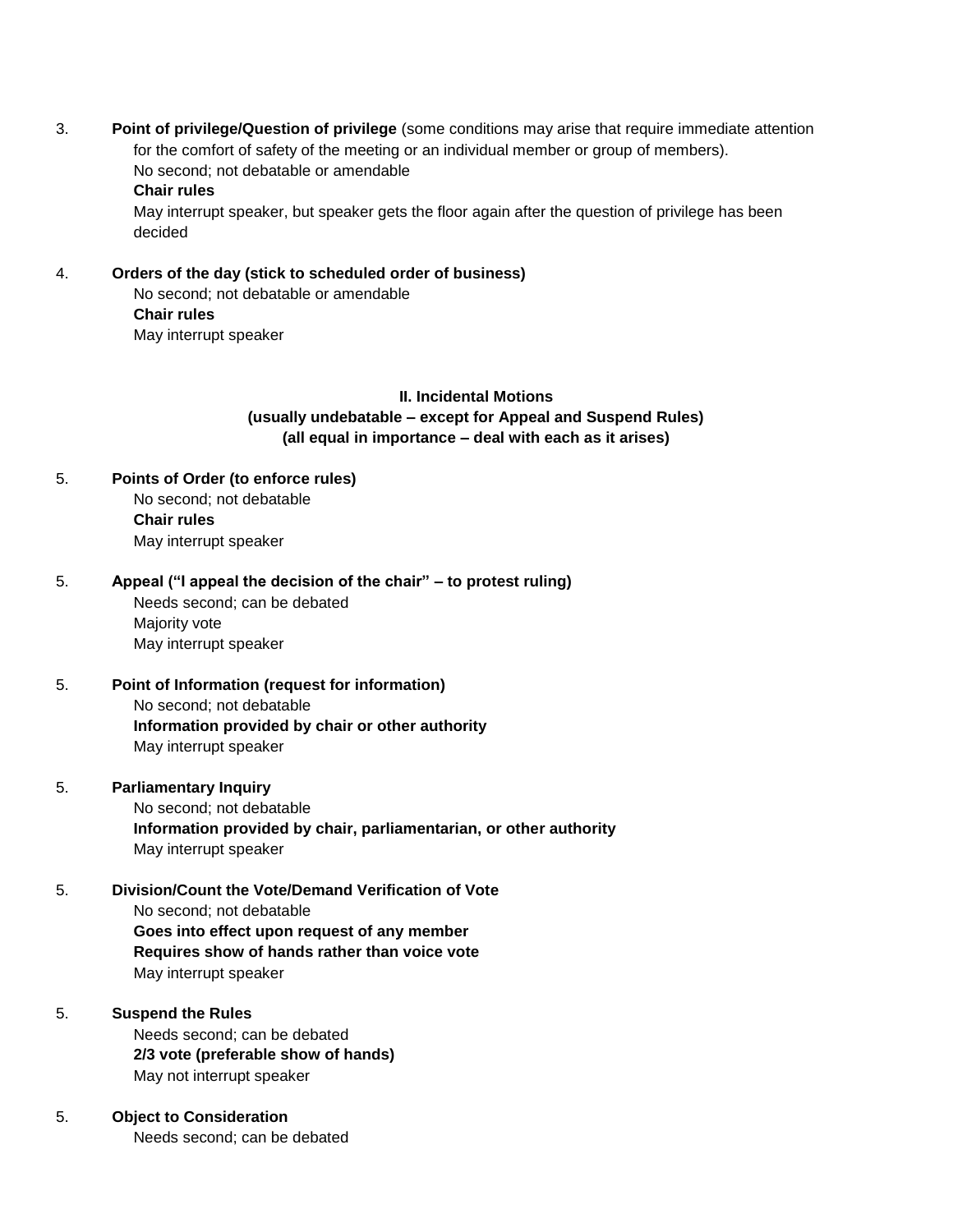#### **2/3 vote (preferable show of hands)**

 If this motion passes, the main motion which it "kills" can be restored (a move to reconsider) only by someone who originally voted for the "object to consideration." May interrupt speaker

#### 5. **Withdraw a Motion**

 No second; not debatable **No vote required if chair says, "If there is no objection, the motion will be withdrawn. (pause) There being no objection, the motion is withdrawn.** May not interrupt speaker

#### 5. **Division of a Motion (group wishes to vote separately on several parts of a motion)** Needs second; not debatable Majority vote

 **Out of order unless each section of the motion is able to stand alone** Majority vote

#### **III. Subsidiary Motions**

#### 6. **To lay on the Table (remove from consideration until motion caries to "take from the table")**

Needs second; not debatable Majority vote **Out of order when used to avoid dealing with a measure (in that case, should use "postpone indefinitely)**  May not interrupt speaker

7. **Previous Question/Call the Question (to cut off discussion and force an immediate vote on pending motion)**

 Needs second; not debatable **2/3 vote (preferable show of hands)** May not interrupt speaker

#### 8. **Limit or Extend Discussion (to agree upon certain number of speakers on each side of an issue, each allotted a certain amount of tie; or extend or limit the usual discussion time allotted to a motion)** Needs second; not debatable

May be amended as to length of speeches or when vote will be taken

**2/3 vote (preferable show of hands)** 

 **Chair appoints timekeeper/monitor (or can designate parliamentarian for these duties)** May not interrupt speaker

#### 9. **Postpone to a Definite Time (not later than the next scheduled meeting)**

 Needs second; can be debated (but only as to desirability of postponement, not debate on main motion)

Can be amended (but cannot be postponed past the next meeting)

Majority vote

 **If this motion passes, the item it refers to is scheduled under "unfinished business" on the next agenda.** 

May not interrupt speaker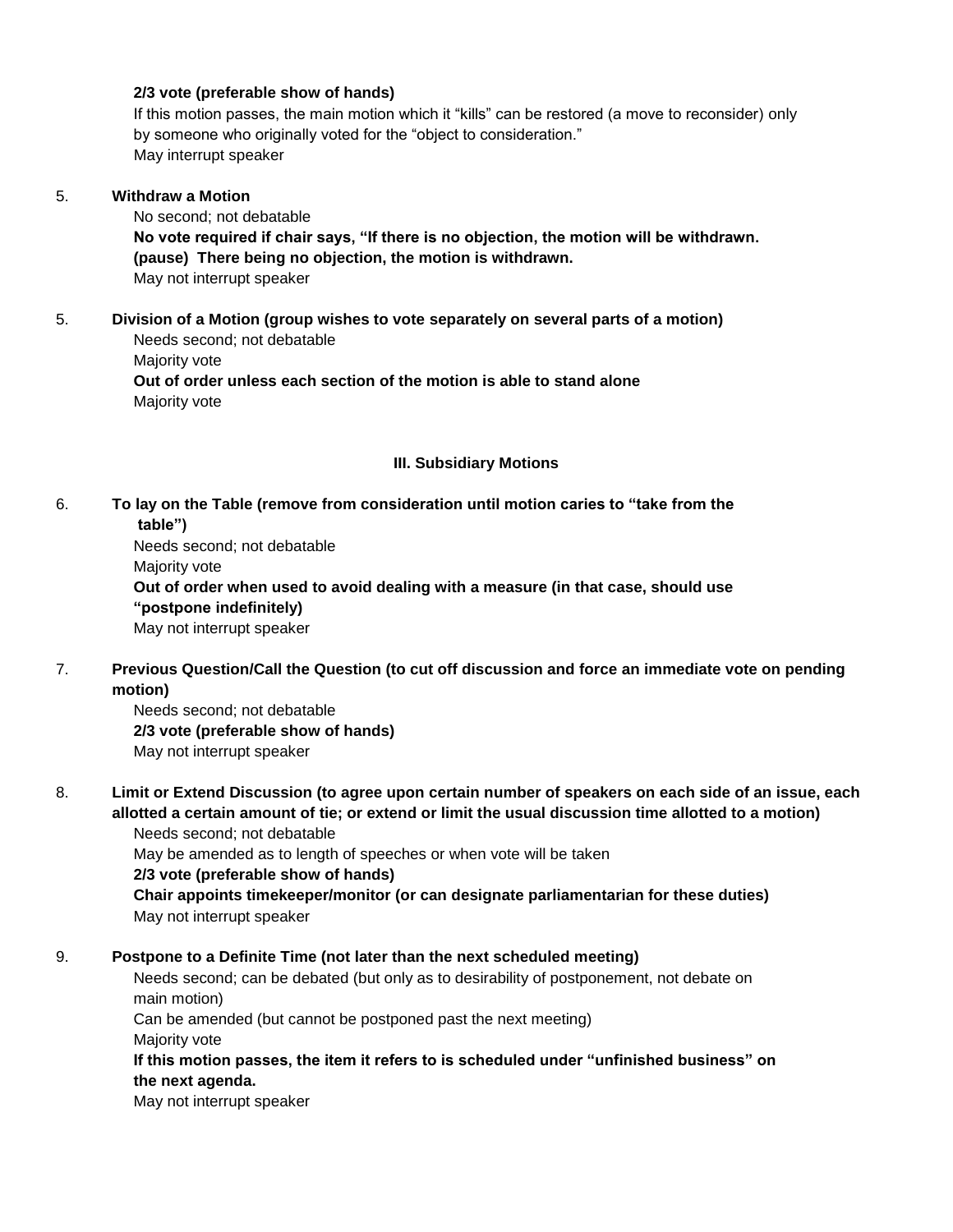#### 10. **Commit or Refer a Motion (send to committee)**

 Needs second; can be debated and amended Majority vote

 If passed, the motion and any pending amendments to the motion are also committed. **Chair should press the maker of the motion for specifics** (which committee the question should go to and when committee should report; if special or ad hoc committee needs to be created, how many members and how they will be selected) May not interrupt speaker

#### 11. **Amend**

 Needs second; can be debated if attached to a debatable main motion Majority vote May be friendly or hostile amendment; friendly amendment strengthens by making minor changes; hostile amendment changes the intent of the main motion **Out of order if it does not relate to the main motion, is equivalent to a negative vote on the main motion, or would make the main motion incoherent**  May not interrupt speaker

#### 12. **Postpone Indefinitely (kills a motion without taking a vote)**

 Needs second; may be debated Majority vote May not interrupt speaker

#### 13. **Reconsider (reconsider vote on a motion)**

 Needs second; can be debated but not amended Majority vote

 **Can be moved only be someone who voted on the prevailing (winning) side originally Must be moved on the same day as original motion (or next calendar day at a convention)**  May not interrupt speaker

#### 14. **Rescind, Repeal, or Annul (nullifies a previously adopted motion)**

Needs second; can be debated but cannot be amended

**2/3 vote if no previous notice given** 

 **Majority vote if notice given verbally or in writing at previous meeting Out of order if any action has already been taken as a result of the originally passed Motion** 

May not interrupt speaker

#### 15. **Take from the Table, or Resume Discussion**

 Needs second; not debatable or amendable Majority vote May not interrupt speaker

#### 16. **To Create Orders (special orders – create specific time to take up a motion; general orders – designate a specific meeting to take up a motion**

 Needs second; can be debated Amendments can relate only to time when the matter will be discussed  **Majority vote for general orders (designate meeting); 2/3 vote specific orders (designate specific time) Results in item being added to "unfinished business" on next agenda**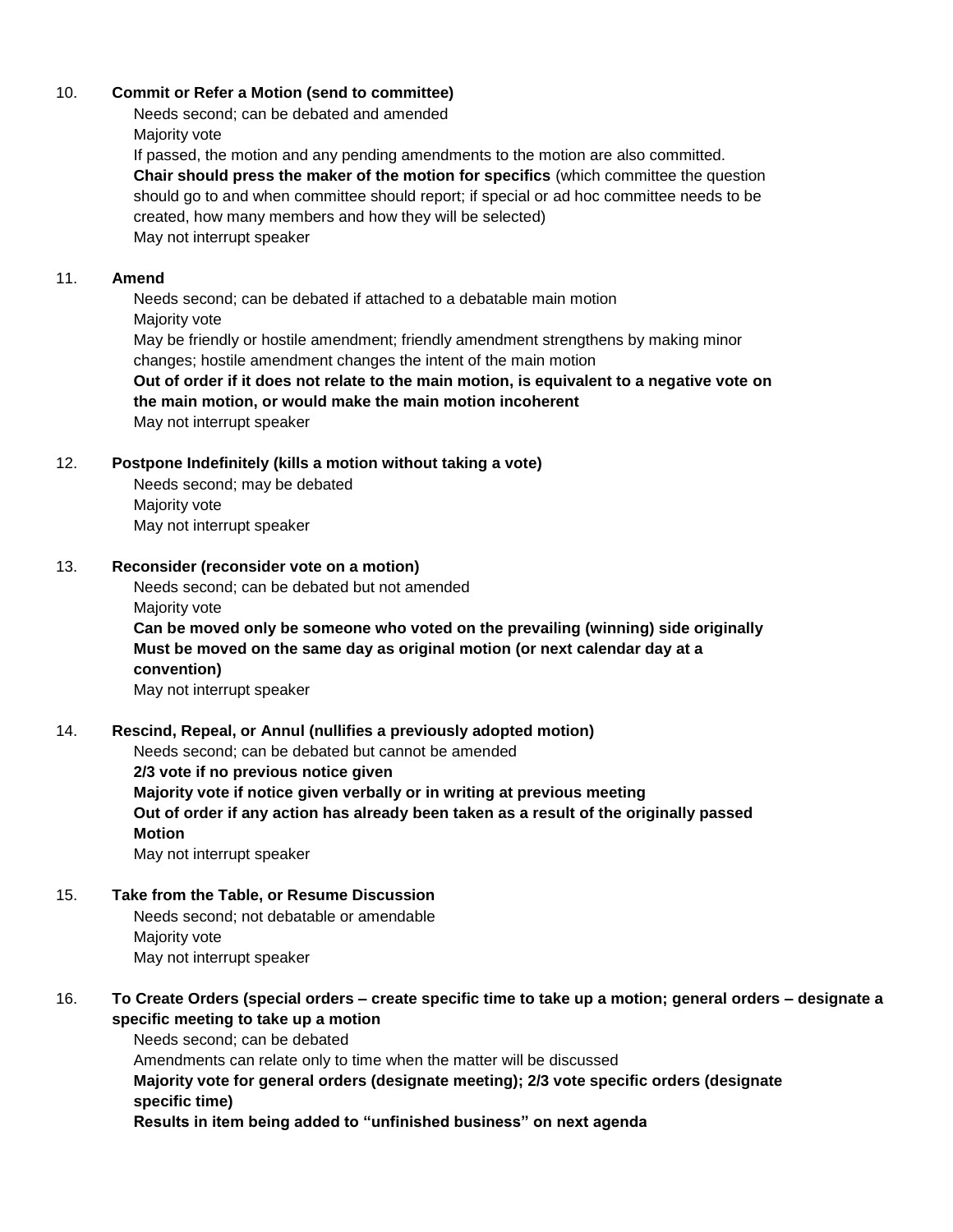#### **Summary of Main Motion**:

Requires second; can be debated and amended Majority vote May not interrupt speaker Motions that can be applied to a main motion: Object to Consideration (2/3 vote) Withdraw a Motion (made by motion-maker – no vote required if no one objects) Division of Motion (when it can be broken into separate parts, each one able to stand on its own and therefore able to be voted on separately) Lay on the Table Previous Question/Call the Question (end discussion – 2/3 vote) Limit or extend Discussion (2/3 vote) Postpone to a Definite Time Commit or Refer (to committee) Amend Postpone Indefinitely Reconsider Rescind (2/3 vote unless notice given at previous meeting) Take from Table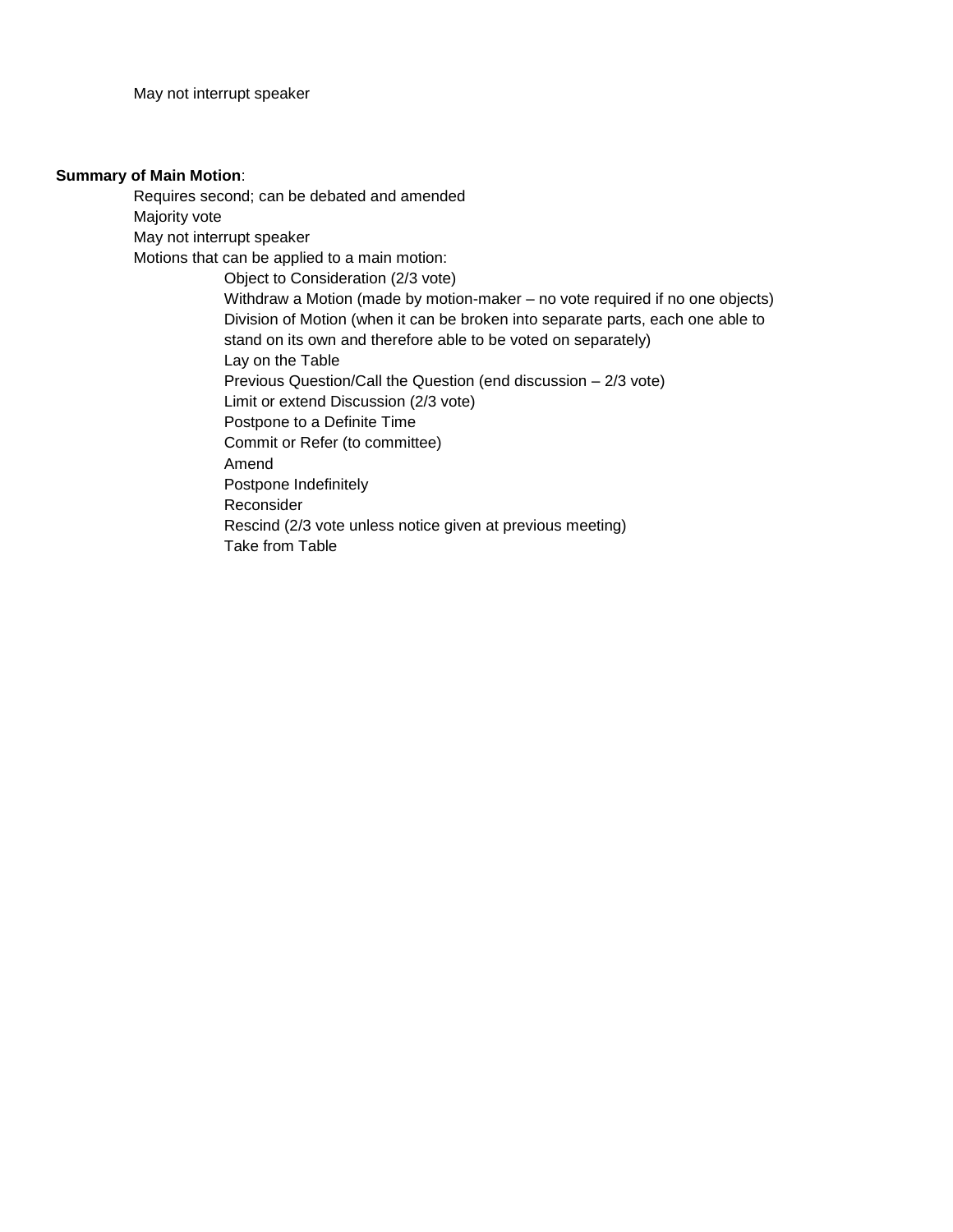# **Rowan University Senate Glassboro, New Jersey** PRACTICAL POINTERS ON PARLIAMENTARY PROCEDURES (From Robert Rules of Order)

The notions or pointes listed below, 1 through 9, are in order of precedence.

In other words:

- A. When any one of them is pending, you cannot introduce one that is listed below it;
- B. You can introduce one that is listed above it.

| YOU WANT TO:                                                  | YOU SAY:                                        | <b>MAY YOU</b><br><b>INTERRUPT</b><br><b>SPEAKER TO</b> | IS A SECOND<br>NECESSARY? | <b>18 THE MOTION</b><br>DEBATABLE?                      | <b>CAN THIS</b><br><b>MOTION BE</b><br><b>AMENDED?</b> | <b>IS VOTE</b><br><b>REQUIRED</b>      |
|---------------------------------------------------------------|-------------------------------------------------|---------------------------------------------------------|---------------------------|---------------------------------------------------------|--------------------------------------------------------|----------------------------------------|
|                                                               |                                                 | <b>MAKE THIS</b><br><b>MOTION</b>                       |                           |                                                         |                                                        |                                        |
| 1. Adjourn                                                    | I move we adjourn                               | No interruption<br>permitted                            | A second is necessary     | Not debatable                                           | Not amendable                                          | Majority Vote<br>required              |
| 2. Recess                                                     | I move we recess<br>until                       | No interruption<br>permitted                            | A second is necessary     | Not debatable                                           | Not amendable                                          | Majority Vote<br>required              |
| 3. Register a complaint                                       | Point of privilege<br>$(Mr.Ms.)$ Chair          | Yes, you may<br>interrupt                               | No second needed          | Not debatable (any<br>resulting motion is<br>debatable) | Not amendable                                          | No vote<br>required<br>(Chair decides) |
| 4. Suspend further<br>consideration of a matter (to<br>table) | I move we table<br>this matter                  | No interruption<br>permitted                            | A second is necessary     | Not debatable                                           | Not amendable                                          | Majority vote<br>required              |
| 5. End discussions or further<br>debating of a matter         | I move the previous<br>question                 | No interruption<br>permitted                            | A second is necessary     | Not debatable                                           | Not amendable                                          | Two-thirds<br>required                 |
| 6. Postpone consideration of a<br>matter.                     | I move we<br>postpones this<br>matter until     | No interruption<br>permitted                            | A second is necessary     | Debatable                                               | Not amendable                                          | Majority vote<br>required              |
| 7. Move further study on a<br>matter                          | I move we move<br>this matter to a<br>committee | No interruption<br>permitted                            | A second is necessary     | Debatable                                               | Not amendable                                          | Majority vote<br>required              |
| 8. Amend a motion                                             | I move this motion.<br>he amended to<br>read    | No interruption<br>permitted                            | A second is necessary     | Debatable                                               | Not amendable                                          | Majority vote<br>required              |
| 9. Introduce a matter of<br>business (a primary motion)       | I move that                                     | No interruption<br>permitted                            | A second is necessary     | Debatable                                               | Not amendable                                          | Majority vote<br>required              |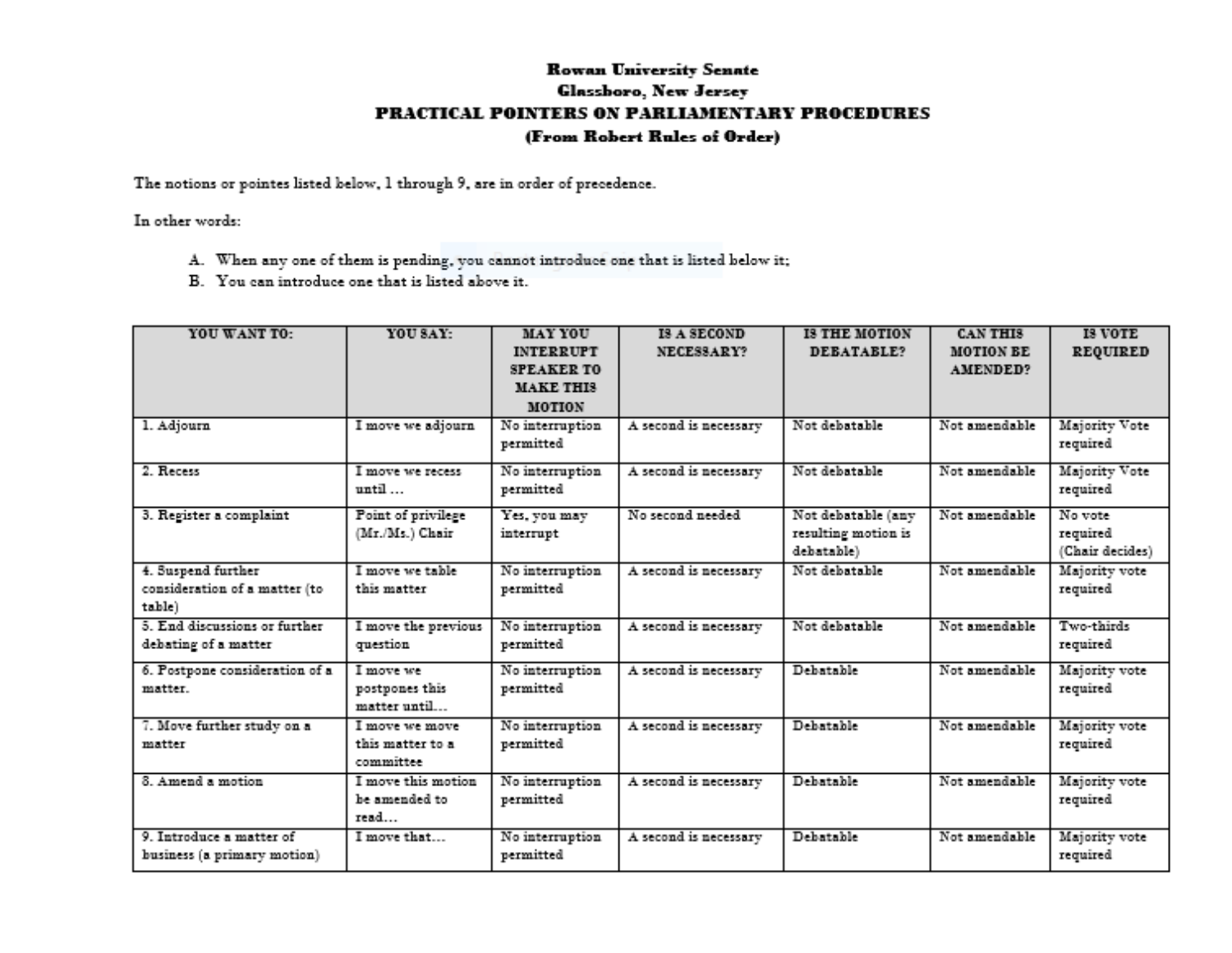These are general points, proposals and motion and have no order of procedure over one another.

You may introduce any one of them at any time, except:

- A. When motion is adjourn is pending
- B. When motion to recess is pending
- C. When point of privilege is pending

| YOU WANT TO:                                                                       | YOU SAY:                                          | MAY SPEAKER BE<br><b>INTERRUPTED TO MAKE</b><br>THIS MOTION?                                              | <b>IS A SECOND</b><br>REQUIRED? | <b>IS MOTION</b><br><b>DEBATABLE?</b>              | <b>CANTHIS</b><br><b>MOTION BE</b><br><b>AMENDED?</b> | IS VOTE<br>REQUIRED?<br>WHAT FERCENT<br><b>REQUIRED?</b>            |
|------------------------------------------------------------------------------------|---------------------------------------------------|-----------------------------------------------------------------------------------------------------------|---------------------------------|----------------------------------------------------|-------------------------------------------------------|---------------------------------------------------------------------|
| 1. Object to error in procedure or<br>to a personal affront                        | Point of order                                    | May interrupt speaker                                                                                     | No second required              | Not debatable                                      | Not amendable                                         | No vote required,<br>chair decides                                  |
| 2. Request for information.                                                        | <b>Point of</b><br>information                    | If urgent and to the point                                                                                | No second required              | Not debatable                                      | Not amendable.                                        | No vote required                                                    |
| 3. Verify a voice vote by taking<br>actual count.                                  | I call for a division<br>of the house.            | No interruption permitted<br>but division must be called.<br>by chair before a new<br>motion can be made. | No second required              | Not debatable                                      | Not amendable                                         | No vote required<br>unless someone.<br>object THEN<br>majority vote |
| 4. Object to consideration of a<br>matter you consider improper or<br>undiplomatic | I object to<br>consideration of<br>this question. | May interrupt speaker                                                                                     | No second required              | Not debatable                                      | Not amendable.                                        | Two-thirds vote<br>required against<br>consideration                |
| 5. Take up a matter which has<br>been previously tabled                            | I recover you tailor<br>from the table            | May not interrupt speaker                                                                                 | Must be seconded                | Not debatable                                      | Not amendable                                         | Majority required                                                   |
| 6. Reconsider something already<br>disposed of                                     | I move we<br>reconsider our<br>action relative to | May interrupt speaker for<br>record only (business at<br>hand takes precedence).                          | Must be seconded                | Debatable if<br>original motion.<br>was debatable. | Not amendable                                         | Majority required                                                   |
| 7. Consider something out of its<br>scheduled order                                | I move we suspend<br>the rules and<br>consider    | May not interrupt speaker                                                                                 | Must be seconded.               | Not debatable                                      | Not amendable                                         | Two-thirds vote<br>required                                         |
| 8. Vote on a ruling of the chair                                                   | I appeal the<br>chair's decision                  | May interrupt speaker                                                                                     | Must be seconded.               | Dehatable if<br>original motion.<br>was debatable. | Not amendable                                         | Majority vote<br>required                                           |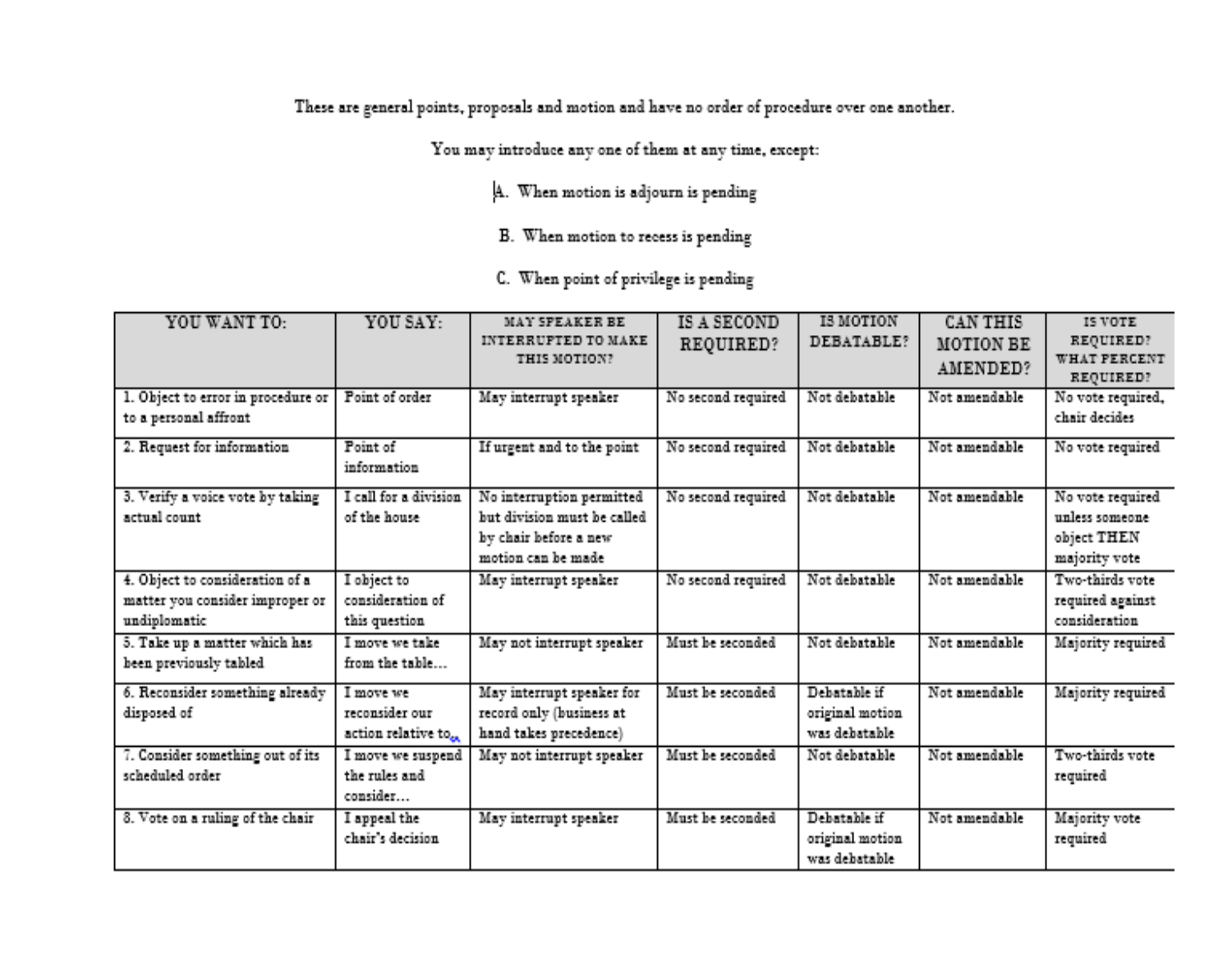### **Rowan University Senate Constitution**

Revised April 2008

# **Preamble**

The faculty and professional staff of Rowan University do hereby acknowledge the commendable actions of the former State Board of Higher Education, the local board of trustees, and the University president, in which the guarantee for meaningful and systematic involvement of the faculty, librarians, coaches, professional staff and students, in the governance of the University was adopted. Believing that such meaningful and systematic involvement is best accomplished through a soundly established, carefully deliberative representative body of the University community, this community does now create, sanction and empower such a body, which is to be called the Rowan University Senate. This Senate shall promote the vitality of the institution as an academic learning community through which the purposes and specific goals of the institution may be accomplished. Finally, recognizing the scope of responsibility and gravity of duties being assumed through the establishment of this Senate, this body does hereby enter into an agreement of shared governance with the University president and the local board of trustees. Participation in university governance shall be conducted hereafter in accordance with this constitution of the University Senate of Rowan University, revised in April 2008.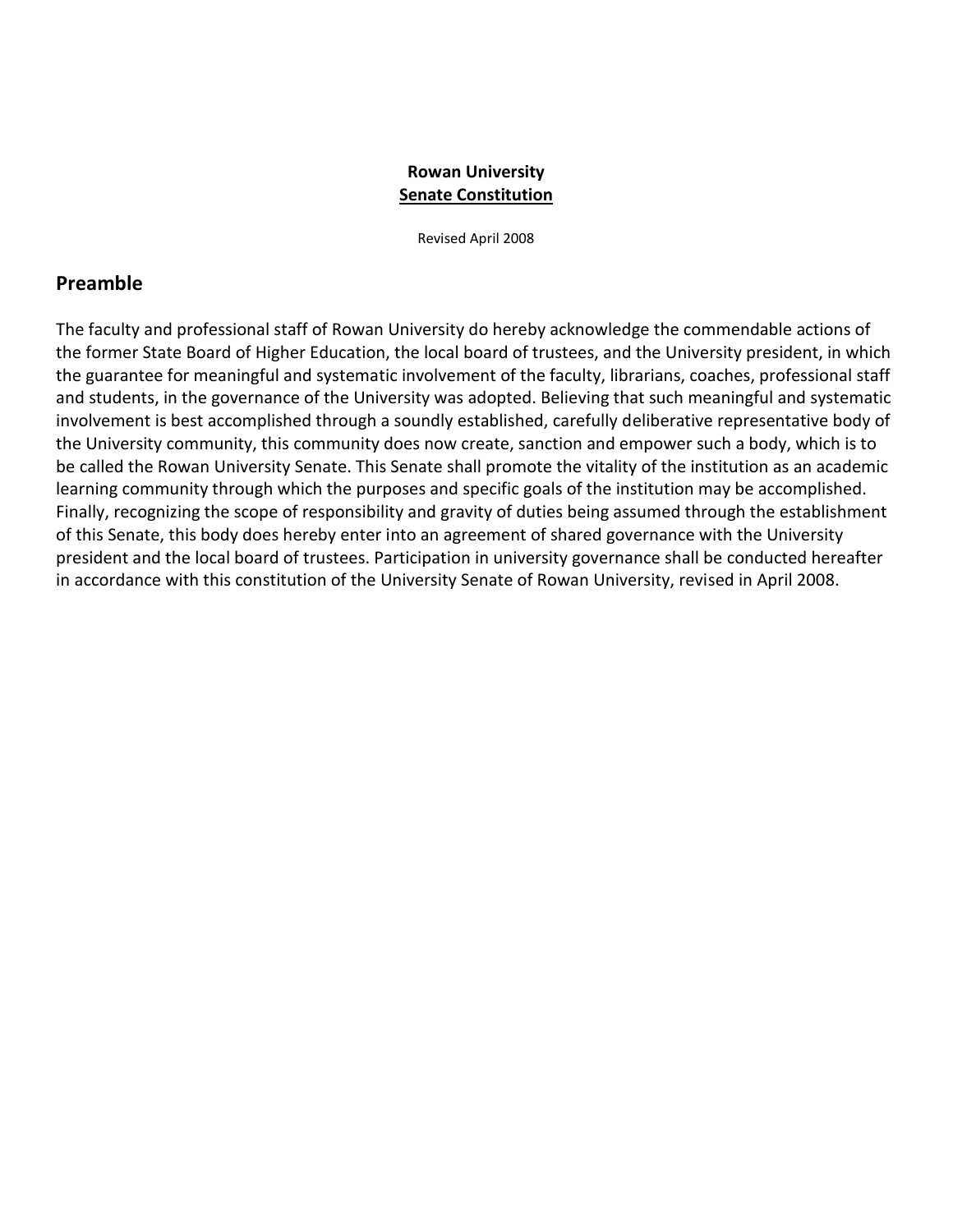# **Article I: Name**

The name of this body shall be the Rowan University Senate.

# **Article II: Functions, Duties and Procedures**

- 1. The Senate may consider any University matter on its own volition or at the request of any member or organization of the University community.
- 2. Senate actions that relate to the carrying out of some policy by the University shall be sent, in writing, to the University president within seven (7) working days of the date when the action was taken. If the University president disapproves of a measure or takes no action, the Senate may then invite the University president to explain his/her position. The Senate may then refer the matter to the board of trustees if deemed necessary.
- 3. The Senate may review any University policies and make recommendations concerning them to the appropriate authority.
- 4. Senate actions not involving action by the University shall be communicated to appropriate persons or media as the Senate shall direct.
- 5. The Senate shall have complete control over its internal affairs.

# **Article III: Membership**

**1. Constituency.** The University Senate constituencies are defined as follows:

a. Each academic department is one constituency. The number of members of that constituency shall be the number of full-time equivalent faculty (excluding adjuncts and overload) full-time equivalent librarians, and full-time equivalent coaches who are appointed to that department, plus the number of full-time equivalent professional staff appointed to that department. An individual with appointments in more than one department must select one of the departments as his/her constituency for the purposes of Senate membership.

b. The library is one constituency. The number of members of the library constituency shall be the number of full-time equivalent librarians, plus the number of multi-year, full-time professional staff appointed to the library staff.

c. The athletics department is one constituency. The number of members of the athletics department constituency shall be the number of full-time equivalent faculty, professional staff, and coaches appointed to the athletics department.

d. The professional staff is one constituency. The professional staff constituency shall consist of all the number of full-time equivalent members of the professional staff who are not members of an academic department, the athletics department, or the library constituency.

e. The Camden Campus is a constituency. The numbers of members of the Camden Campus constituency shall be the number of full-time equivalent faculty, multi-year professional staff, and librarians who spend more than 50% of their time working on the Camden Campus, who choose to be considered part of the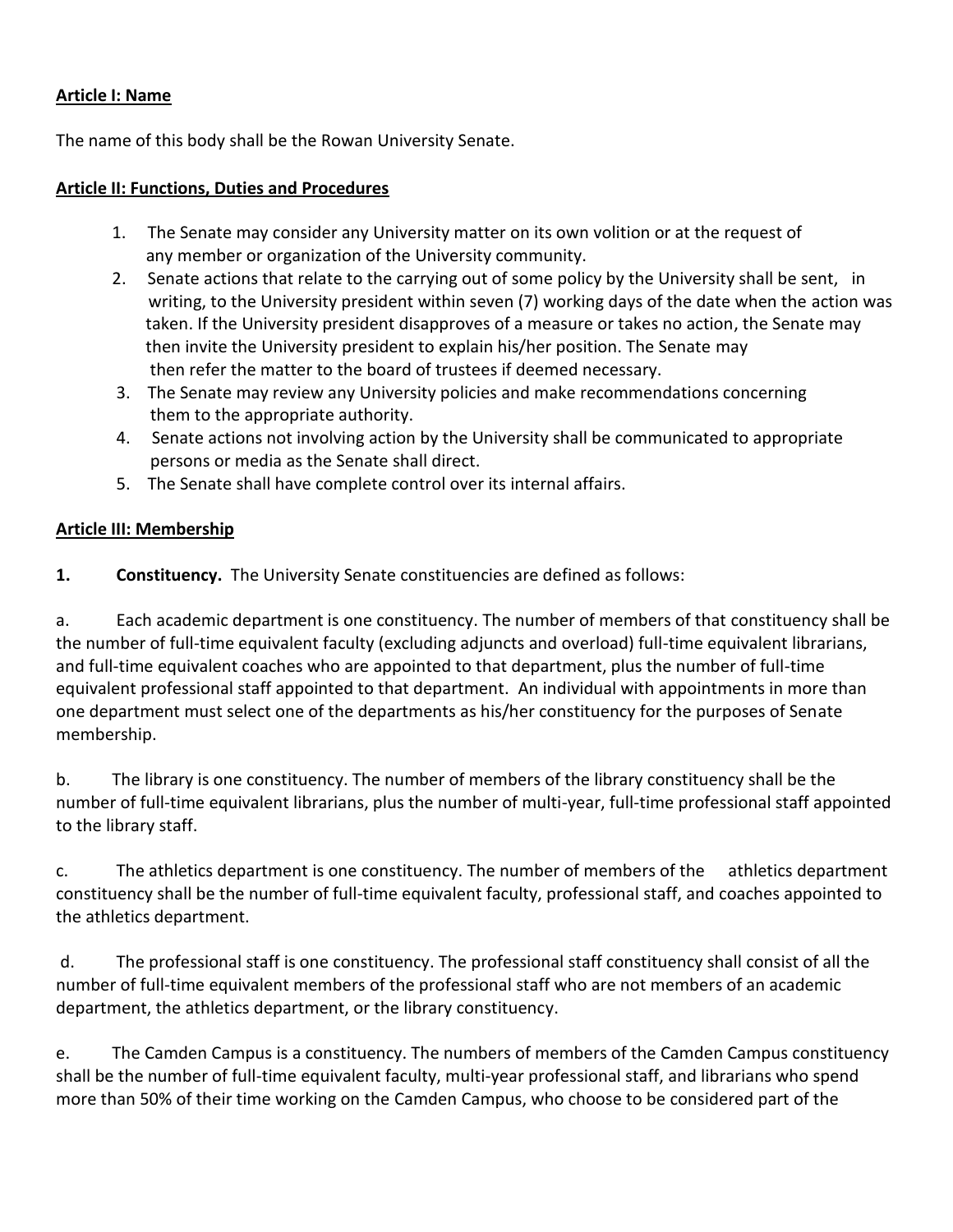Camden Campus for Senate representation, and who choose not to be counted towards the membership of any other constituency.

**2. Apportionment to constituencies.** The number of Senators from each constituency is determined as follows:

a. The academic department, library, the athletics department, the professional staff, and Camden Campus constituencies shall be apportioned senators as follows:

Fewer than 16 constituency members: One (1) senator.

At least 16 but fewer than 31 constituency members: Two (2) senators.

At least 31 but fewer than 46 constituency members: Three (3) senators.

And so forth, in increments of fifteen (15).

b. The Senate is elected in the spring of the previous year for the next academic year based on the constituency members in the department at that time, not on projected or even expected numbers for the fall. Once the Senate is constituted it remains as is until the next election cycle regardless of numbers increasing or decreasing within a constituency in a given academic year.

3. **At-Large Senators.** In addition to Senators apportioned to the constituencies defined in III.2, there will eight (8) Senators elected at-large from among the full-time faculty, librarians, coaches, and professional staff, with four (4) elected in each academic year.

# 4. **Terms.**

a. Senators will serve for two (2) years.

b. The Senate year (term) begins on July 1 and ends June 30, except for the organization meeting of the incoming Senate, which occurs in May.

c. Senators shall be elected with staggered terms, dividing the number elected in each year as evenly as possible into two election cycles. As senators are added, the elections committee shall, with the advice and consent of the Senate, determine the election cycle in which new senators will serve so to maintain the most even division of senators into staggered terms as possible.

d. Each department shall elect its senator(s) by a secret ballot supervised by the department chairperson by March 15 of the year the term expires.

e. Elections other than those for departments - professional staff, the library, and Camden Campus shall be supervised by the Vice-President of the Senate in accordance with the bylaws of the University Senate by March 15 of each year.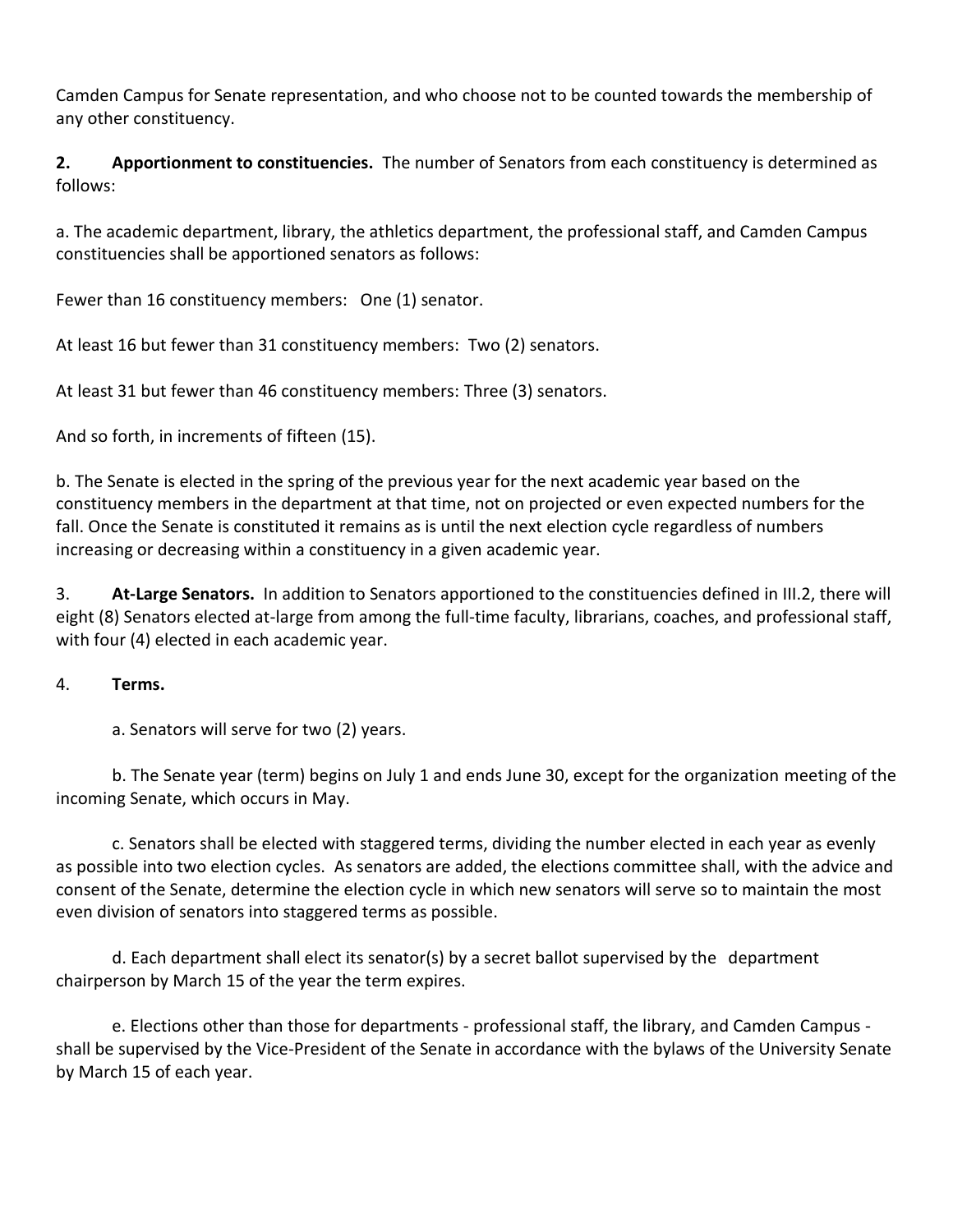f. Election of at-large senators shall be supervised by the Senate elections committee under provisions of Bylaws and chaired by the Vice-President of the Senate after all the department, library, professional staff, and Camden Campus constituencies have completed their elections.

g. Additional procedures for the conduct of the elections committee, not in conflict with any provisions in this constitution, may be adopted by the Senate as bylaws.

h. The new Senate shall meet at least once before the end of the academic year in progress to reorganize for the upcoming academic year, but may not conduct any other official Senate business.

i. For any urgent committee work not completed by June 30, Senator committee members may choose to continue to serve on that committee as non-voting observers between July 1 and August 30 in the year in which their terms ends, should that committee need to meet over the summer.

# 5. **Questions of eligibility.**

a. Individuals assigned more than 50% to out-of-unit responsibilities shall not count toward the membership of any constituency, nor shall they be eligible to vote for senate, nor shall he or she be eligible to serve in the senate.

b. Questions or disputes regarding Senate representation, eligibility or elections shall be decided by the Senate body upon recommendation of the Senate elections committee.

# **Article IV: Officers**

1. Senate officers shall include a president, vice-president, secretary, and parliamentarian.

2. Except for the parliamentarian, officers shall be elected annually by the Senate from among its members at the organizational meeting, which must be held by the end of May following completion of elections. This may coincide with the end-of the-academic year Senate meeting. Officers may succeed themselves.

3. Notice of those candidates nominated for officers will occur after all the Senate representative elections are completed and prior to the election of officers. Call for nominations shall occur once Senate representative elections are concluded and the representatives are announced. The list of those nominated for officers shall be distributed by the elections committee at least two weeks before the meeting at which the elections will occur. Nominations may also be made from the floor.

4. The Senate president shall select the parliamentarian from within the Senate with the advice and consent of the Senate.

5. The Senate president shall preside over Senate meetings and Senate executive committee meetings, schedule regular meetings with the administration, appear before the Board of Trustees (BOT) and shall be responsible for the overall operation of the Senate.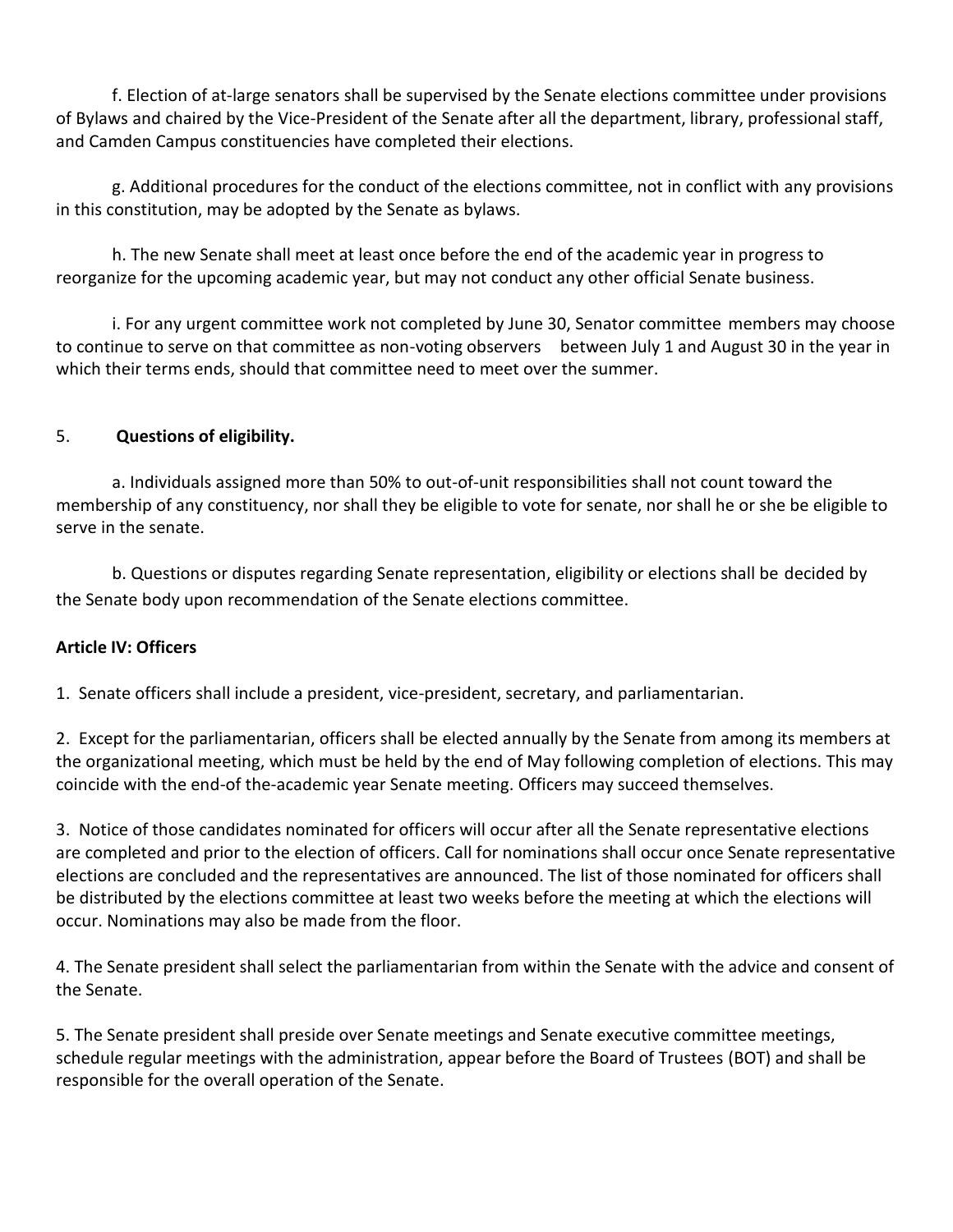6. The Senate vice president shall preside either in the absence of the Senate president or at the Senate president's request and shall perform other duties requested by the Senate president. The vice president will also chair the Senate elections committee. In the event that the Senate VP is running for election, the Senate shall select another Senator to chair the elections.

7. The Senate secretary shall be responsible for Senate minutes and records, electronic and web based, and all correspondence.

8. The unit that the Senate president represents may elect another senator for the duration of that president's term.

# **Article V: Committees**

1. The Senate executive committee shall comprise the four (4) officers, the chairpersons of the Senate standing committees, the coordinator of the department chairs council, and two (2) senators elected to the executive committee at-large by the full Senate. The immediate Past-President of the Senate, provided that the immediate Past-President is eligible for Senate membership, shall be an ex-officio member of the executive committee of the Senate for a period of one (1) academic year. The Senate president may invite other chairpersons of special or ad hoc committees to regularly attend the executive committee meetings. The responsibilities of the executive committee are as stated in this constitution or in bylaws or resolutions of the Senate consistent with this constitution.

2. Standing committees shall be chaired by senators elected by the Senate at the annual organization meeting unless stipulated otherwise in Senate bylaws to comply with collective bargaining agreements. The Senate executive committee shall select other standing committee members with the advice and consent of the Senate.

3. The Senate president may appoint ad hoc and special committees as required by Senate resolution, and these committees shall report to the Senate as stipulated in the bylaws.

4. The President and the vice president of the Senate shall be ex-officio members to all standing committees provided that this is consistent with the collective bargaining agreement.

5. The President with the approval of two other officers may call summer meetings as needed in response to summer decisions and the state budget cycle.

# **Article VI: Meetings**

1. The Senate shall meet at least once each month during the academic year. The Senate shall hold an end-ofthe-year meeting after the spring semester ends but no later than the first working day after grades are due to accept final committee reports for the year. If both the Senate president and the vice president are unable to preside at any meeting, the Senate executive committee shall choose one of its members to preside. The Senate president with the approval of two other officers may call summer meetings as necessary.

2. Special Senate meetings shall be held at the call of the Senate president or a majority of the Senate executive committee or upon petition of one-quarter (1/4) of the senators. Notices of special meetings shall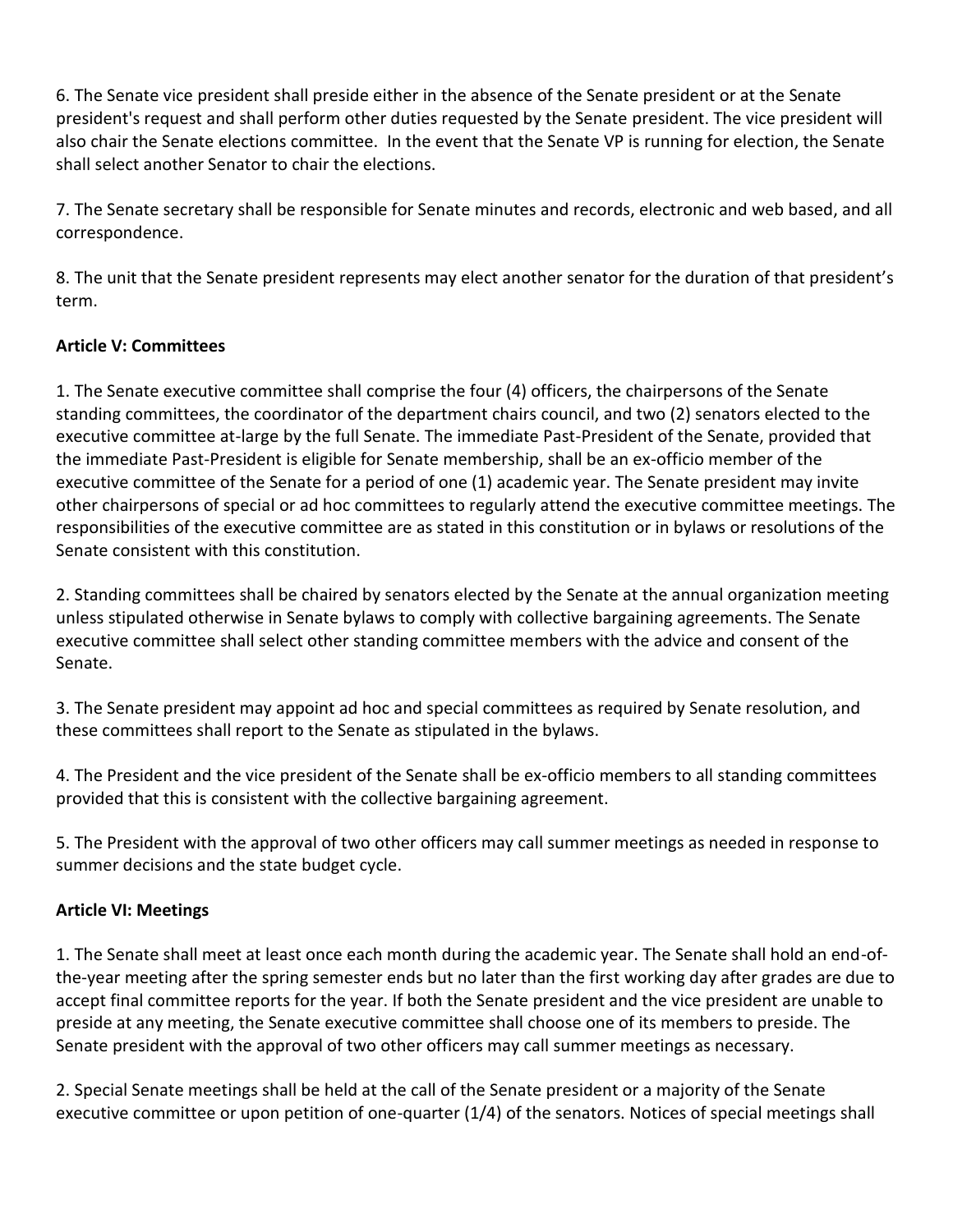be given to senators at least one (1) week in advance and shall include the reason for the meeting. No business shall be transacted at the meeting except that named in the notice.

3. Regular and special Senate meetings shall be open to Senate constituents and others who may be invited under rules established in the bylaws.

4. By majority vote of those present and voting, the Senate may at any meeting go into executive session, at which time all non-Senate members shall leave.

5. Regular meeting agendas shall be distributed to senators at least one (1) week in advance, but this does not prohibit other business from being considered and acted upon.

6. Non-members of the Senate will have the opportunity to speak during the open portion of the meeting. Non-members must ask the Senate president one week prior to the meeting to speak and provide a topic. Procedures for requesting to speak are provided in the By-Laws.

7. Quorum for Senate meetings shall be a majority of the total membership.

8. The number required for any Senate action, except when specified otherwise in this constitution, shall be a majority of those present and voting.

9. Senate proceedings shall be governed by provisions of Robert's Rules of Order, unless otherwise provided in this constitution or bylaws.

10. Senators shall attend Senate meetings, have one Senate assignment, and facilitate two-way communication between their constituencies and the Senate. Published Senate proceedings shall include the names of those present and absent. Senators who miss three (3) consecutive Senate meetings may be recalled by their constituencies or by the Senate by majority vote on a secret ballot.

11. Senate vacancies shall be filled at the earliest possible time by the original constituency and in the same manner as for regular elections of senators as under the provisions of Article III.

12. The Senate may, by majority vote, request that the University president call a meeting of the University Assembled. If the University president refuses to do so, a two-thirds (2/3) vote of the full Senate shall authorize the calling of a meeting of the University Assembled, at which the Senate president shall preside.

# **Article VII: Amendments**

1. An amendment to this constitution may be proposed to the Senate by any senator or by petition of any ten (10) Senate constituency members, hereafter referred to as eligible membership, as described under the provisions of Article VII.

2. A proposed amendment must be submitted to the eligible membership for approval when (1) it has been approved by a majority of senators or (2) the Senate has received a proposed amendment by a petition from 10 percent (10%) of the total eligible membership.